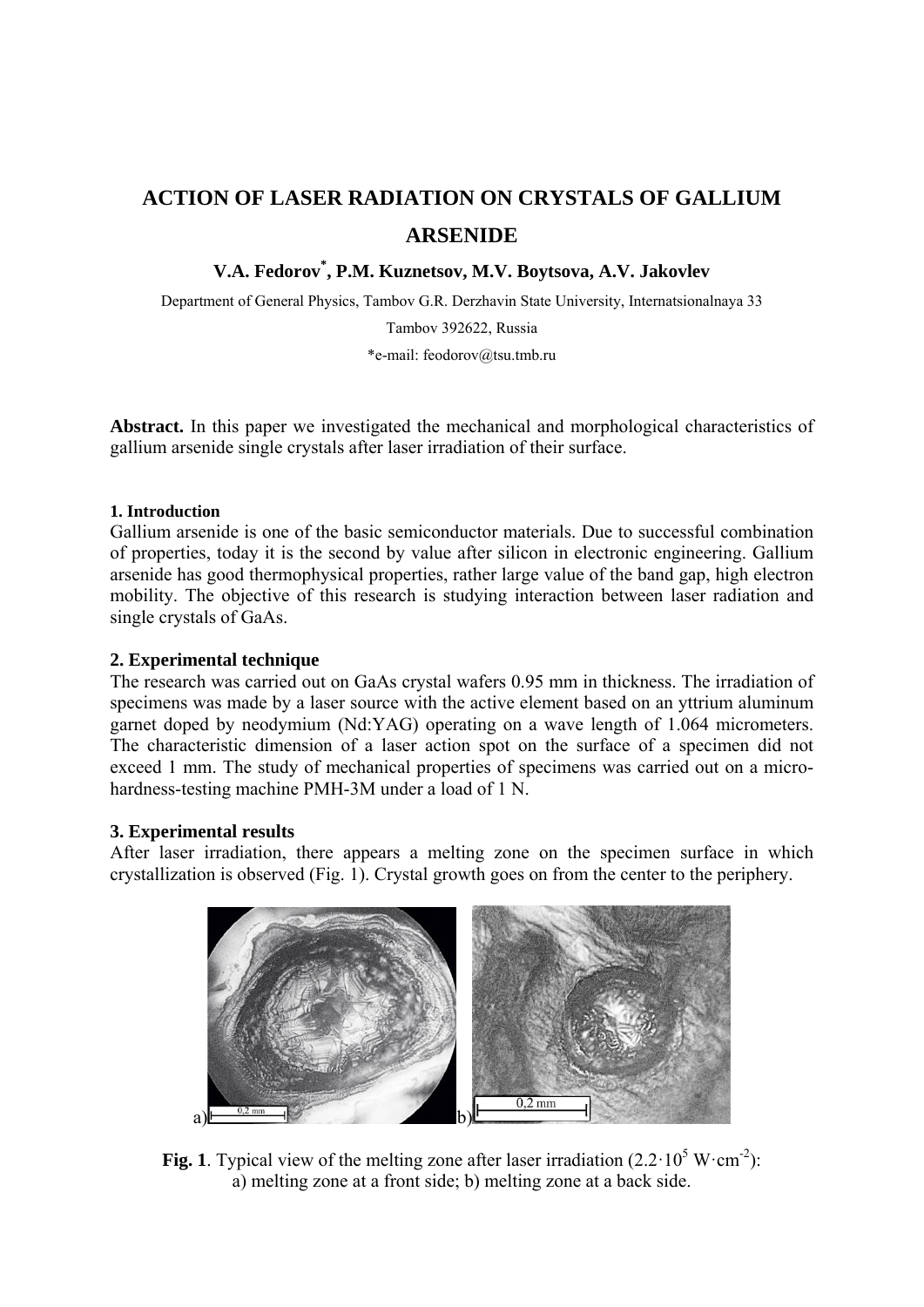#### Action of laser radiation on crystals of gallium arsenide **49** and the state of the 49

Here formation of the wave-like relief occurs, it being earlier observed in an iron-silicon alloy [1], as well as in tungsten [2]. The power density, necessary for melting of a gallium arsenide surface, amounts to  $\sim 2.2 \cdot 10^4$  W $\cdot$ cm<sup>-2</sup> for a rectangular temporary pulse shape of duration 3 ms. At irradiation of specimens with the power density exceeding  $2 \cdot 10^5$  W·cm<sup>-2</sup>, there forms on the back side of the wafer a melting zone similar to that of the front side (Fig. 1). Then on the plate back side there also observed the oriented crystallization from the center to the periphery.

To investigate the structure of breakdown zone, crosscut cleavage of the specimen was done. As shown in Fig. 2, the shape of the channel formed looks like a "bowl", crystal formation being also visible. It should be noted that the crystal growth direction makes an angle 60° with the surface of laser irradiation. The crystal growth originates from the interphase boundary between a liquid material and a solid matrix and proceeds to the melting zone center.



**Fig. 2**. Crosscut cleavage of a specimen in the melting zone  $(2.2 \cdot 10^5 \text{ W} \cdot \text{cm}^{-2})$ .



**Fig. 3**. Plot of the micro hardness against a distance to the melting zone center at power  $2.2 \cdot 10^5$  W $\cdot$ cm<sup>-2</sup>. The melting zone boundary is shown by a dashed line.

In the melting zone, the micro-hardness falls to 40-50 % of its initial value, the reduction beginning at some distance from the melting zone (Fig. 3). It can be related to formation of a heat-affected zone. For verification of this assumption a series of experiments was carried out. It consisted in heating of specimens for 5 minutes in a furnace. For each heating temperature the micro-hardness was measured. From the results shown in Fig. 4, it follows that at a temperature of 1000  $^{\circ}$ C the micro-hardness reduces up to 2 GPa, whereas at a temperature of ~700 $\degree$ C the decrease is 5 GPa. This means that heating the heat-affected zone close to the melting zone is not less than 700  $\degree$ C.